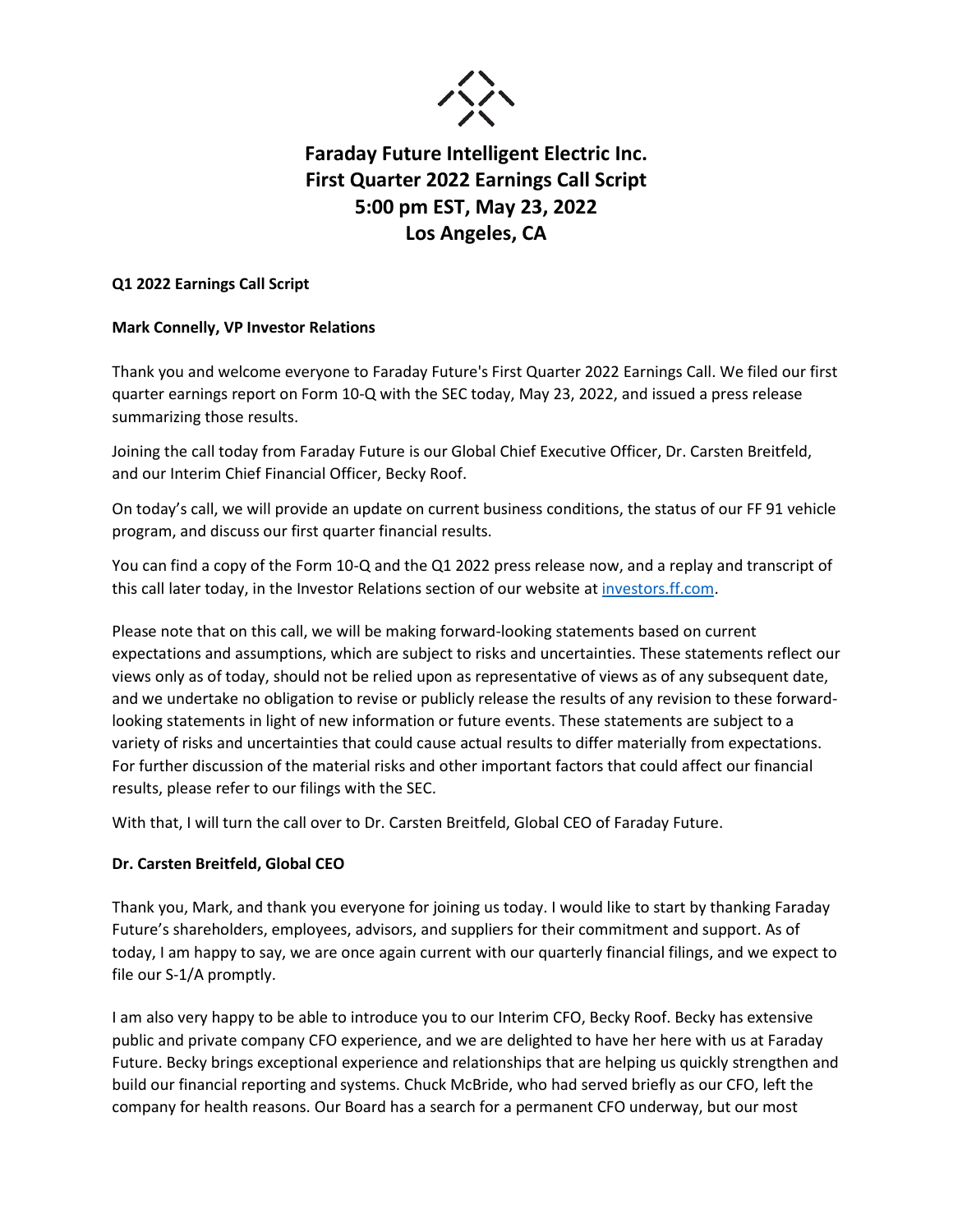

critical finance priority right now is to strengthen our systems and our processes, and Becky is making that happen.

To begin, I am going to briefly discuss the Special Committee review which was recently completed and the additional remediation actions that are being implemented. Then I will review our first quarter progress, and bring you up to date on our path to launching the FF 91 later this year. Then I will pass the call to Becky to discuss our Q1 results. So, let's get started.

In the fourth quarter of 2021, our Board of Directors formed a Special Committee to investigate allegations of inaccurate Company disclosures. That investigation resulted in a significant delay in the filing of our Q3 2021 financials, and our full-year 2021 financials. That investigation was completed in April, and our quarterly and annual financial filings are once again current.

The Special Committee concluded that, except as described in the Company's Form 8-K filed on February 1, 2022, other substantive allegations of inaccurate disclosures that the Special Committee evaluated, including those made in the short seller report, were not supported by the evidence reviewed. However, the Special Committee did identify certain issues including inconsistencies in statements that were made to some investors, weaknesses in some internal controls, and in our corporate compliance culture. These are detailed in the 8-K from February 1, 2022.

The Special Committee looked at an exceptionally wide range of issues and recommended a number of remedial actions which have either been implemented or are being implemented now. These remedial actions include certain employees being separated from the company, changes in the roles and responsibilities of certain other employees, disciplinary actions, changes in the way we collect and process information, and organizational changes. A summary of the Special Committee investigation and its findings can be found in our 2021 10-K, which we filed on May 13, 2022.

Speaking both as CEO and as a member of the Board, I sincerely believe that the remediation actions we have taken are a very positive step for our organization and for all our stakeholders. I want to thank Sue Swenson, our Executive Chairperson, who led the Special Committee, for her leadership, and the entire Board for their hard work and commitment to this important and necessary process. I truly believe that we are already a stronger and better company as a result of the investigation and the remediation actions we are taking.

Now let me turn to the First Quarter and our business progress.

I am very pleased to say that thanks to the exceptional dedication of our team, we continued to make impressive progress with our business plan. I am especially pleased by what I am seeing during my visits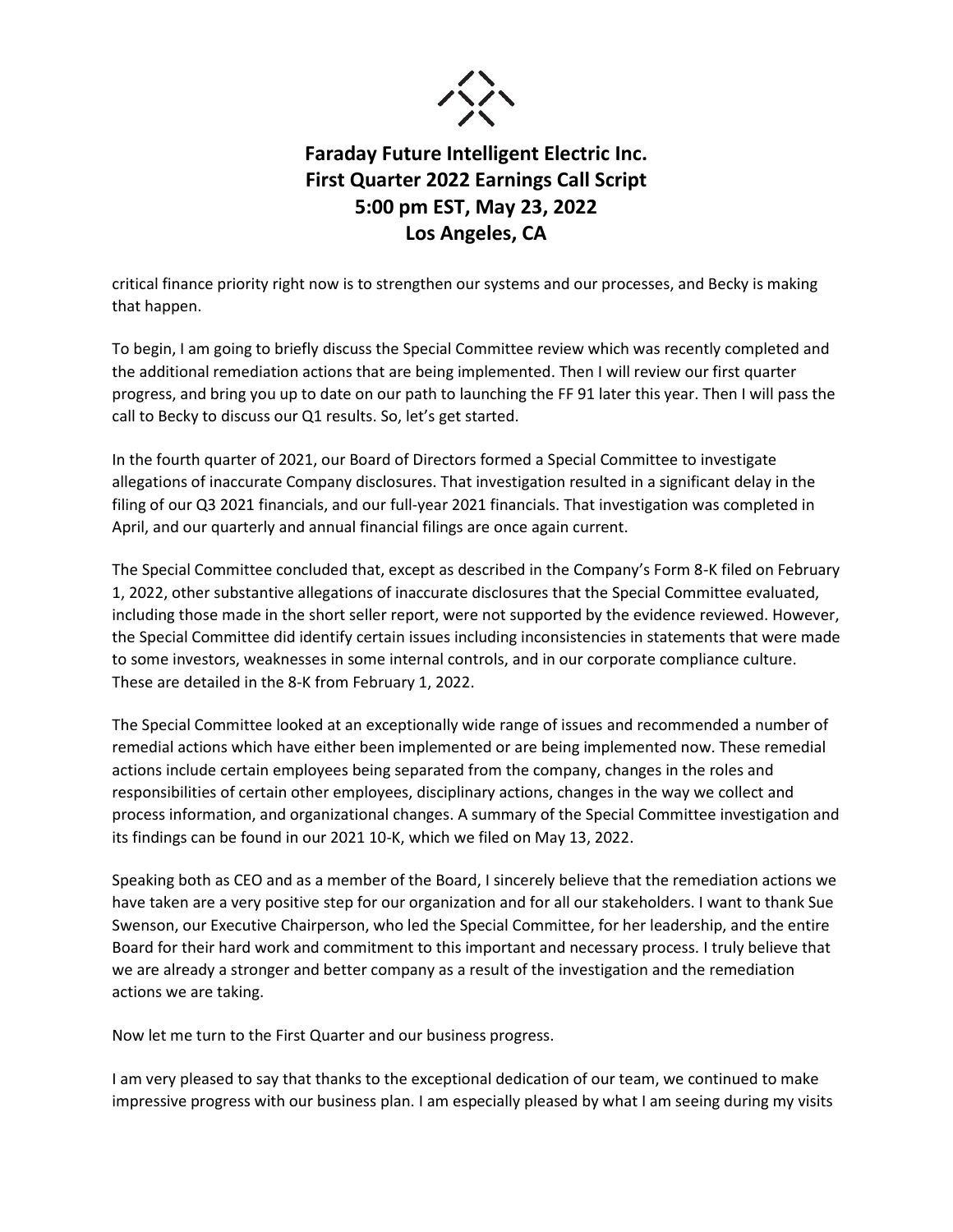

to our Hanford manufacturing plant, under the capable leadership of Matt Tall, our Head of Manufacturing, and his excellent team. With the major concrete work complete, we have been able to accelerate the pace of progress; the systems and equipment installation work has been first-rate, and we are very much on track.

We recently announced that we marked our fourth and fifth milestones. The fourth being productionintent vehicle builds for final engineering validation and certification, and the fifth – start of mechanical and electrical systems installation.

Back in February, we celebrated the completion of the first production-intent vehicle build at Hanford. If you have been following us on social media, you will have seen that several more production-intent vehicles are being assembled now. Each new production-intent vehicle is built for a specific purpose and use, and each one gets closer to the final product. We will be building many more over the next few months, for use in testing, validation, and also for marketing.

As we build more production-intent cars, you will begin to see more of them at outside events, and we are beginning already to ramp up our visibility. Currently, we are still dedicating most of our prototypes and production-intent vehicles to testing and validation, but by the end of the Second Quarter, we expect to have enough on hand to put them in front of potential buyers and investors more often. We will, of course, continue to welcome investors at our Hanford production facility and headquarters.

About 80% of the equipment we need at Hanford is already on-site, and the rest is on schedule to be delivered. Previously delivered equipment is being readied for installation. As a reminder, completion of equipment installation is the sixth and final milestone before the start of production. I want to thank our vendors, our contractors, our employees, and everyone else who has helped keep us on schedule during this very challenging period for the economy and our team.

The FF 91 program is on track and proceeding well, and we are also making important progress on our longer-term business plan. This includes the development of the FF 81 program. During the first quarter of 2022, we announced that Myoung Shin, an automotive manufacturer based in South Korea, has been contracted to manufacture the FF 81, which will be Faraday Future's first high volume vehicle. Myoung Shin is a parts supplier and automotive manufacturer for numerous OEMs and is located near Seoul, South Korea. Its plant in Gunsan, where the FF 81 will be manufactured, offers scale, flexibility, and attractive port access. Under the agreement, Myoung Shin will maintain sufficient manufacturing capabilities and capacity to supply FF 81 vehicles in accordance with Company forecasts.

Our agreement with Myoung Shin is capital-efficient, and a central part of our hybrid manufacturing strategy to reach high volume production quickly. We lease the Hanford plant where we will build the FF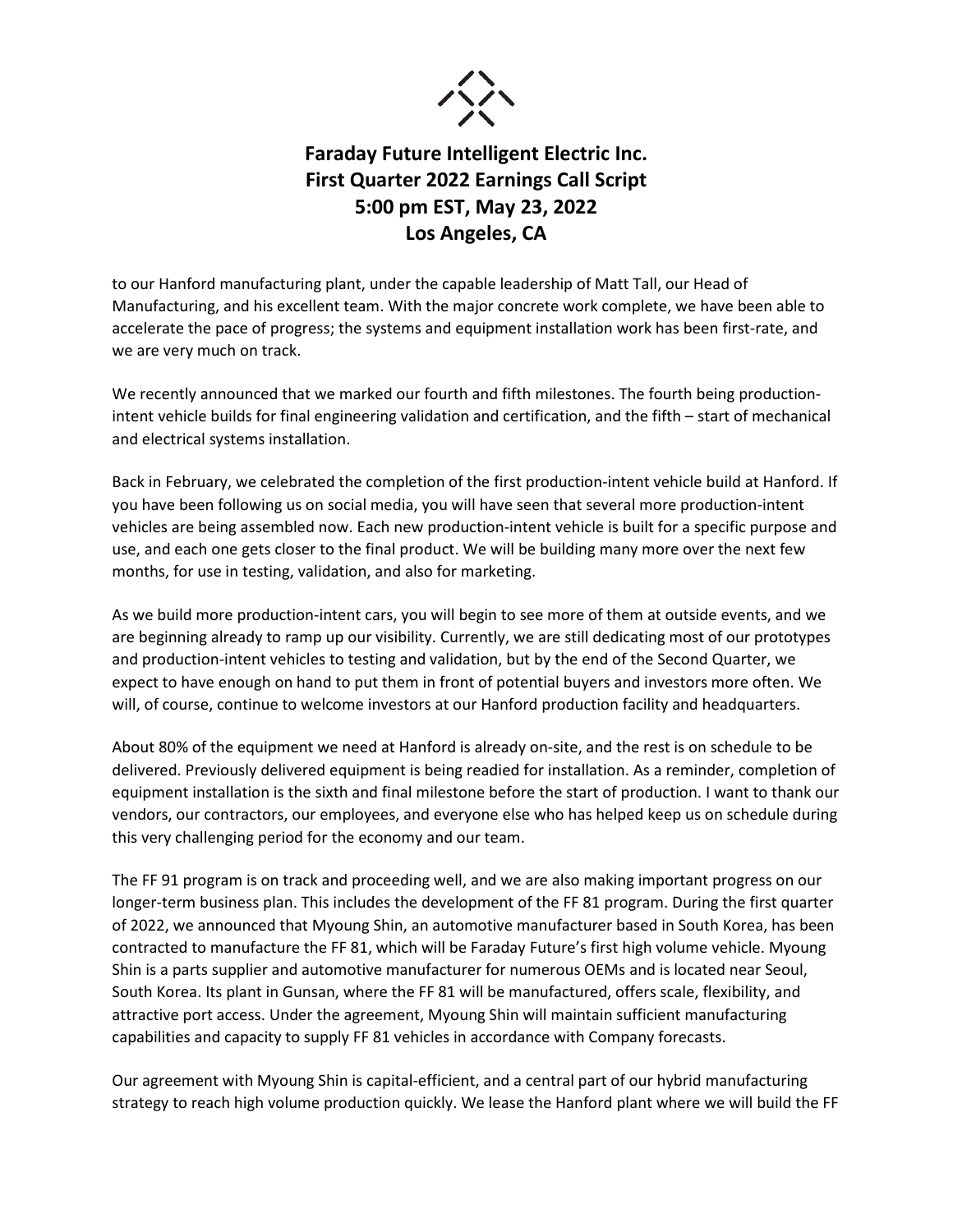

91, and Myoung Shin will provide the capital for the new plant in South Korea. This approach allows Faraday Future to leverage capital further and move much faster than if we built or owned the two plants ourselves.

In addition, I am very happy to announce that we have signed our lease for our first flagship store in Beverly Hills, CA. We have also chosen a designer and begun initial design work.

In our Third Quarter 2021 and full-year 2021 filings, we announced that we had 401 preorders as of March 31, 2022. Preorders are fully refundable, non-binding, paid deposits for the FF 91 Futurist Alliance and/or the FF 91 Futurist vehicles available initially for sale to customers in the US and China. FF 91 Futurist Alliance preorders require a \$5,000 deposit for customers in the US and an RMB 50,000 deposit for customers in China. FF 91 Futurist preorders require a \$1,500 deposit for customers in the US and an RMB 20,000 deposit for customers in China.

As of today, our preorder book is a reasonable match to our production expectations through 2022 yearend. As we begin to roll out our marketing program, I expect preorders to increase and keep pace with our production capacity. Keep in mind that the FF 91 is not a high-volume car – in 2023, for example, we expect to produce about six to eight thousand cars, as we ramp production - so we aren't looking to build an order book with preorders that we can't fill.

Our marketing program for the FF 91 is built around Faraday Future's unique User Ecosystem concept. Our marketing will be heavily online and rely on our branding campaign, our co-creation partners, and our user community. We plan to show our car at car shows and high-end consumer events and will be participating in a number of investor and consumer events to further showcase our production-intent vehicles. Potential customers are going to be seeing a lot more of us as we move closer to launch.

The last six months have been challenging, and I want to thank our employees who have continued to demonstrate exceptional commitment and dedication. The team kept us on track as we have navigated many internal and external challenges. In a tough environment, we are still making excellent progress.

Now I am going to turn the call over to our CFO, Becky Roof.

#### **Becky Roof, CFO, Faraday Future**

Thank you, Carsten.

It is great to be here with you today. I am excited to be working with you and with the entire Faraday Future team.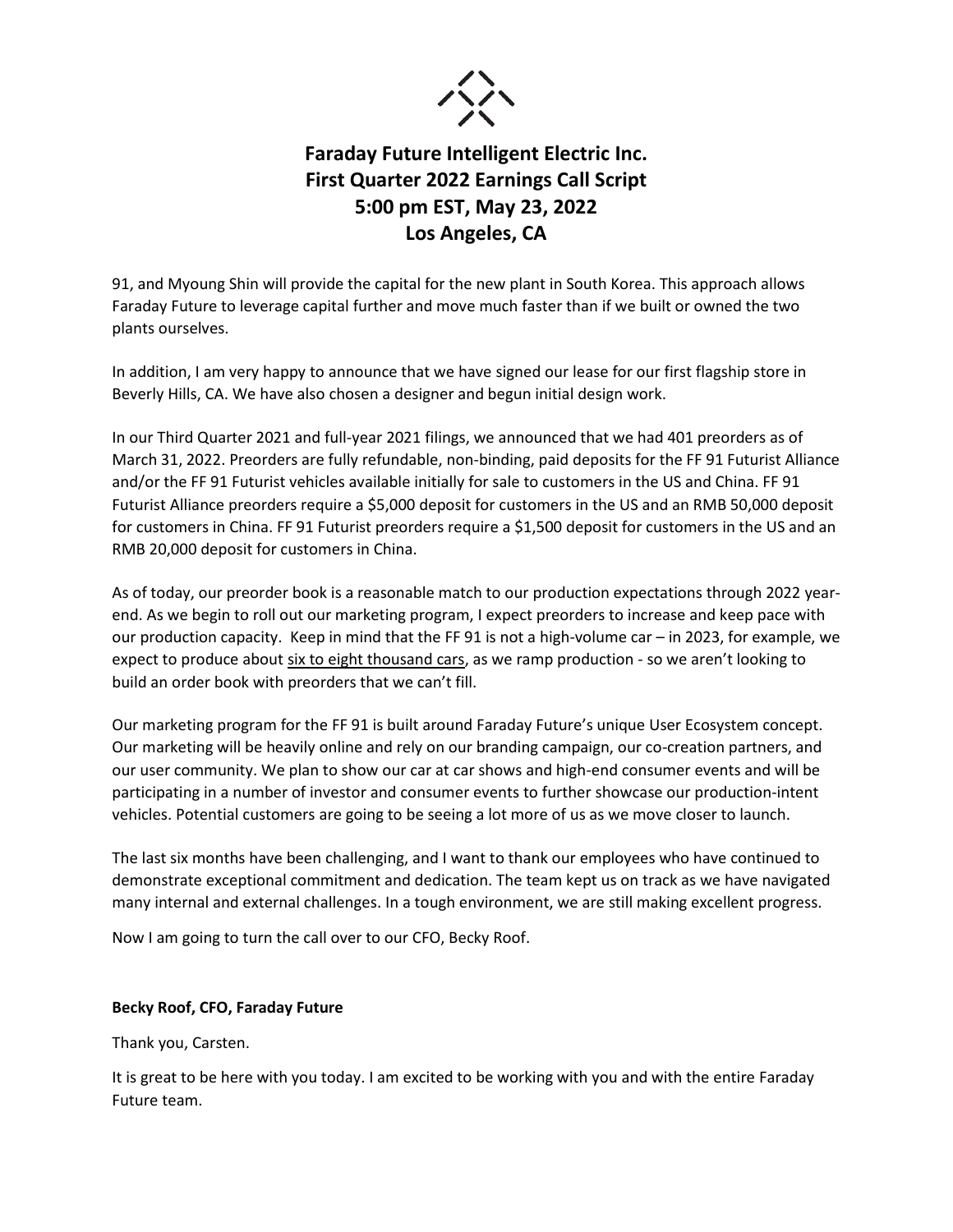

As Carsten explained earlier, I am here as Interim CFO. I am a Managing Director with AlixPartners, a financial advisory and consulting firm that provides short term solutions to companies like Faraday Future. My mandate here is straightforward – get our filings up to date, put programs in place to address weaknesses in internal systems and controls, advance the capital raise process, and help Carsten and Sue identify a permanent CFO. Teams I led at Lordstown Motors and Eastman Kodak and elsewhere accomplished similar goals. In a relatively short time, I am happy to say that the team we have here has gotten our filings up to date and is making very good progress on our other priorities. While the team here at Faraday Future is smaller than it needs to be, it is very high quality, and we are building on a very solid foundation.

Our finance and accounting teams have been working exceptionally hard to get our filings up to date, and you should expect us to file our amended S-1/A shortly.

Faraday Future reported an operating loss of approximately \$149 million during the three months ended March 31, 2022, as compared to an operating loss of approximately \$19 million for the three months ended March 31, 2021. The increase was primarily driven by an increase in engineering, design, and testing ("ED&T") services as the Company continued to re-engage suppliers and made significant purchases for ED&T services to progress the development of the FF 91; a significant increase in headcount and employee-related expenses; and an increase in professional services primarily related to the Special Committee Investigation. Net loss increased to approximately \$153 million during the three months ended March 31, 2022, as compared to an approximately \$76 million net loss for the three months ended March 31, 2021.

Turning to our balance sheet, total assets on March 31, 2022, were \$706 million, compared to \$907 million total assets on December 31, 2021. Total liabilities were approximately \$271 million, versus approximately \$340 million on December 31, 2021. Since its inception, the Company has incurred cumulative losses from operations and negative cash flows from operating activities, and the Company's accumulated deficit was approximately \$3 billion as of March 31, 2022. The Company expects to continue to generate significant operating losses for the foreseeable future, as we continue to incur expenses before we generate meaningful revenue.

Cash as of March 31, 2022 was \$276 million. The decrease in cash from December 31, 2021 to March 31, 2022 was about as expected, given the pressure many companies in our industry are experiencing with logistics and materials costs, and included the scheduled and on-time repayment of a \$97 million note and accrued interest. The cash balance as of April 30, 2022 was \$222 million.

It was always our plan and expectation that we would raise additional funds to move beyond the initial launch of the FF 91, and while the delay in our financial filings delayed certain portions of our fundraising plans, we did make progress in the areas that were open to us. Now that we are current